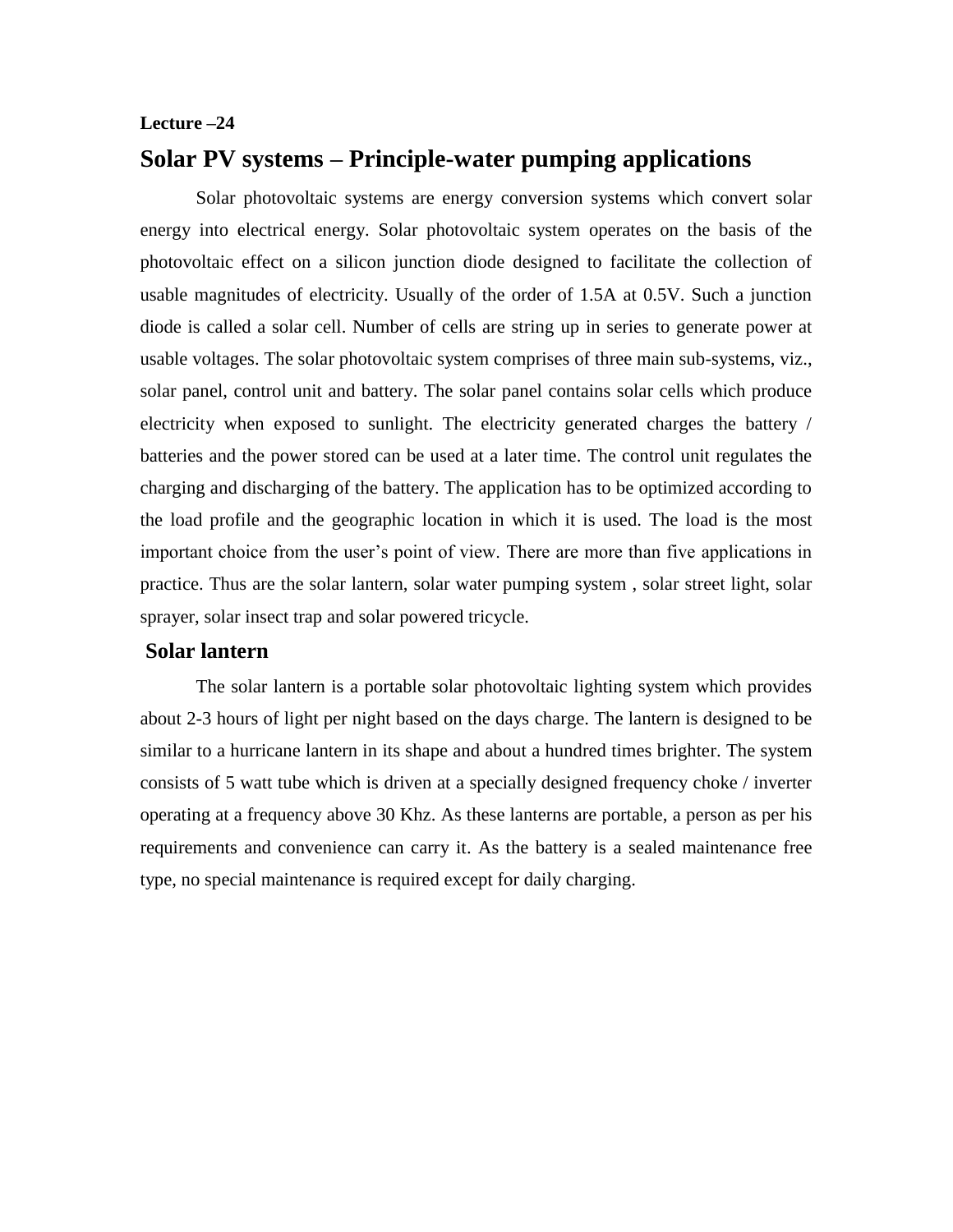### **Fig 1.Solar lantern**



1. Solar module 2. Battery

3. Control circuits 4. Lamp

## **Solar water pumping system**

A solar photovoltaic water pumping system, essentially consists of a SPV panel / array directly powering a water pump. The water pumped during the day can be stored in storage tanks for use during night. The generated electricity from the panel is fed to the pump through a switch and a 3 phase inverter, in case of AC submersible pumpset. Normally, no storage batteries are provided as the water can be stored in storage tanks, if required.

Features :

- Modular and hence easily field upgradable.
- Noise and pollution free operation
- Does not require any fuel
- Uses the abundantly available sunlight
- Simple to install, operate and maintain
- Designed to give optimum output even during low sunshine period